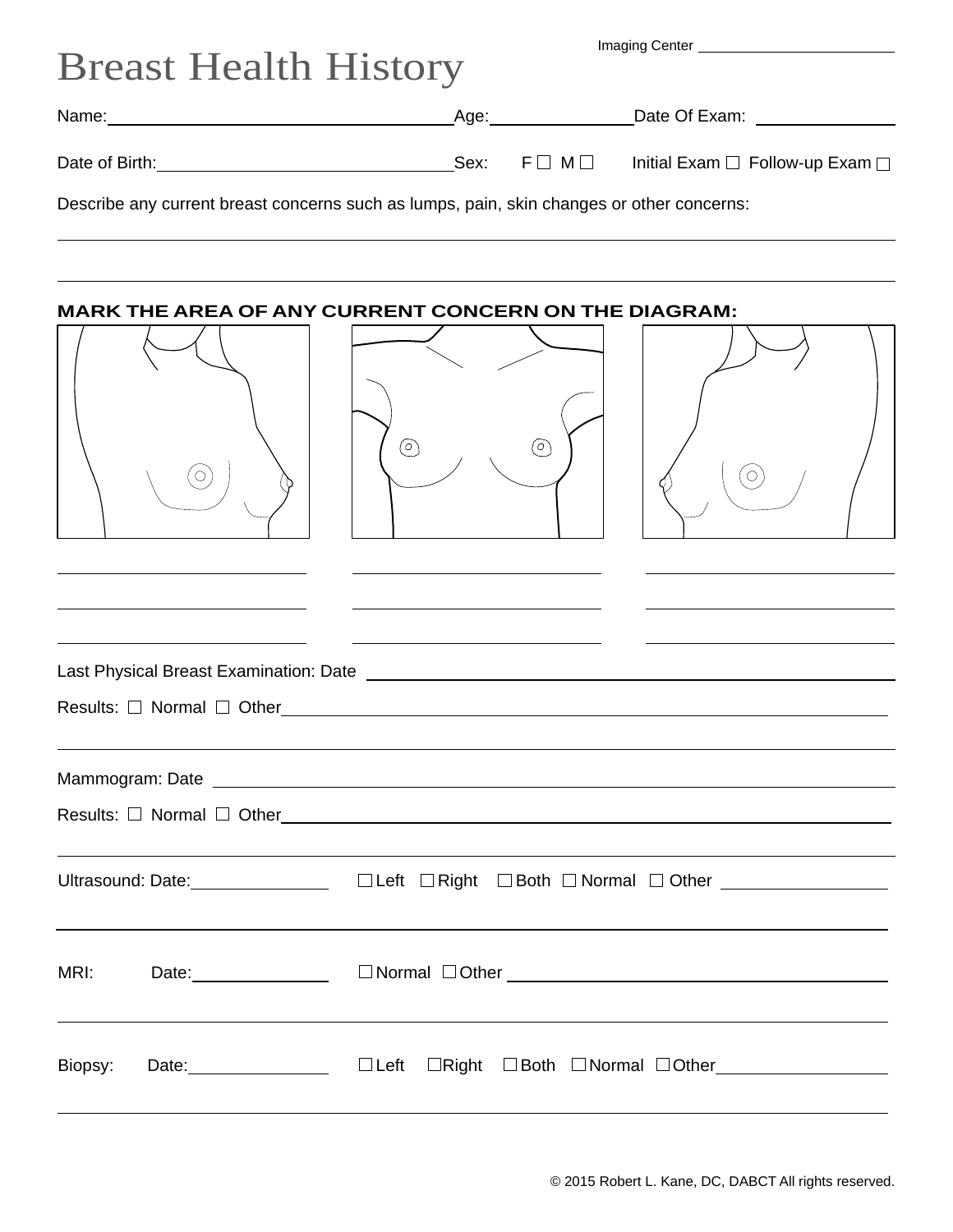## **COMPLETE ALL THAT APPLY:**

| <b>Section 1: Breast Cancer</b>                                                                                                                                                                                                                                                           |  |  |  |
|-------------------------------------------------------------------------------------------------------------------------------------------------------------------------------------------------------------------------------------------------------------------------------------------|--|--|--|
|                                                                                                                                                                                                                                                                                           |  |  |  |
| <b>Cancer Treatment:</b><br>□ Reconstruction: Date: ______________ □ Radiation treatment: Date of last treatment ____________                                                                                                                                                             |  |  |  |
| Other treatment <b>contained contained a set of the set of the set of the set of the set of the set of the set of the set of the set of the set of the set of the set of the set of the set of the set of the set of the set o</b>                                                        |  |  |  |
| <b>Section 2: General</b>                                                                                                                                                                                                                                                                 |  |  |  |
| Benign Breast Surgery: Lumpectomy Date: ___________ □ Right □ Left                                                                                                                                                                                                                        |  |  |  |
|                                                                                                                                                                                                                                                                                           |  |  |  |
| Fibrocystic breasts $\Box$ Y $\Box$ N, Cystic breasts $\Box$ Y $\Box$ N, Other breast conditions:                                                                                                                                                                                         |  |  |  |
| Are you engaged in any lifestyle activities or diet designed to promote breast health, reduce inflammation or<br>promote hormonal balance<br>$\Box$ Yes $\Box$ No                                                                                                                         |  |  |  |
| Currently Breast feeding: $\Box Y \Box N$                                                                                                                                                                                                                                                 |  |  |  |
| Pregnant: If not, current cycle day (# of days since 1st day of period): ___________________________                                                                                                                                                                                      |  |  |  |
| Menopause: Experiencing symptoms of menopause or perimenopause: $\Box Y$<br>$\sqcup$ N                                                                                                                                                                                                    |  |  |  |
| Age of last menses, if it has stopped: example and a stopped of last measurement of the state of the stopped of the stopped of the stopped of the stopped of the stopped of the stopped of the stopped of the stopped of the s                                                            |  |  |  |
| Both (not one) ovaries removed: $\Box Y \Box N$                                                                                                                                                                                                                                           |  |  |  |
| Family history of breast cancer:<br>$\Box Y$ $\Box N$                                                                                                                                                                                                                                     |  |  |  |
| $\Box$ Yes<br>$\Box$ No<br>$\Box$ Left<br>$\Box$ Right<br>Past injury to the breasts:                                                                                                                                                                                                     |  |  |  |
| <b>Section 3: Hormones</b>                                                                                                                                                                                                                                                                |  |  |  |
| Estrogen Based Birth Control: Duration: Currently taking: □ Y □ N                                                                                                                                                                                                                         |  |  |  |
| <b>Current Prescriptions Hormones:</b>                                                                                                                                                                                                                                                    |  |  |  |
| Estrogen<br>$\Box$ Progesterone<br>$\Box$ Testosterone $\Box$ Thyroid hormone                                                                                                                                                                                                             |  |  |  |
| <b>Prior Prescription Hormones</b><br>$\Box$ Progesterone<br>$\Box$ Testosterone<br>$\Box$ Thyroid hormone<br>$\Box$ Estrogen<br>Non Prescription Cream or supplement to support the following:<br>$\Box$ Thyroid<br>$\Box$ Inflammation $\Box$ Other:<br>Estrogen<br>$\Box$ Progesterone |  |  |  |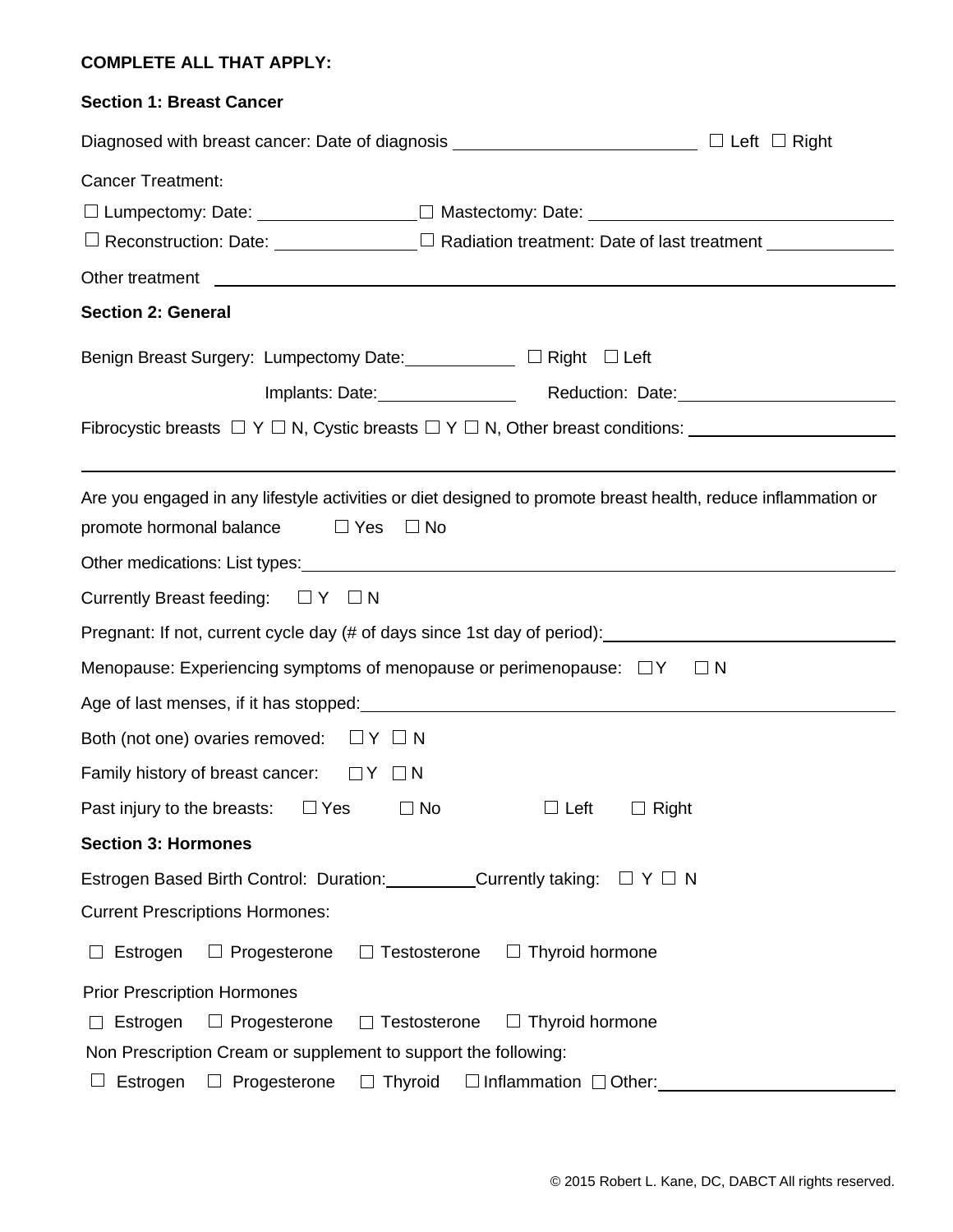# **PLEASE DO NOT WRITE IN THIS SECTION**

| OFFICE USE ONLY |  |  |  |  |
|-----------------|--|--|--|--|
|                 |  |  |  |  |
|                 |  |  |  |  |
|                 |  |  |  |  |
|                 |  |  |  |  |
|                 |  |  |  |  |
|                 |  |  |  |  |
|                 |  |  |  |  |
|                 |  |  |  |  |
|                 |  |  |  |  |
|                 |  |  |  |  |
|                 |  |  |  |  |
|                 |  |  |  |  |
|                 |  |  |  |  |
|                 |  |  |  |  |
|                 |  |  |  |  |